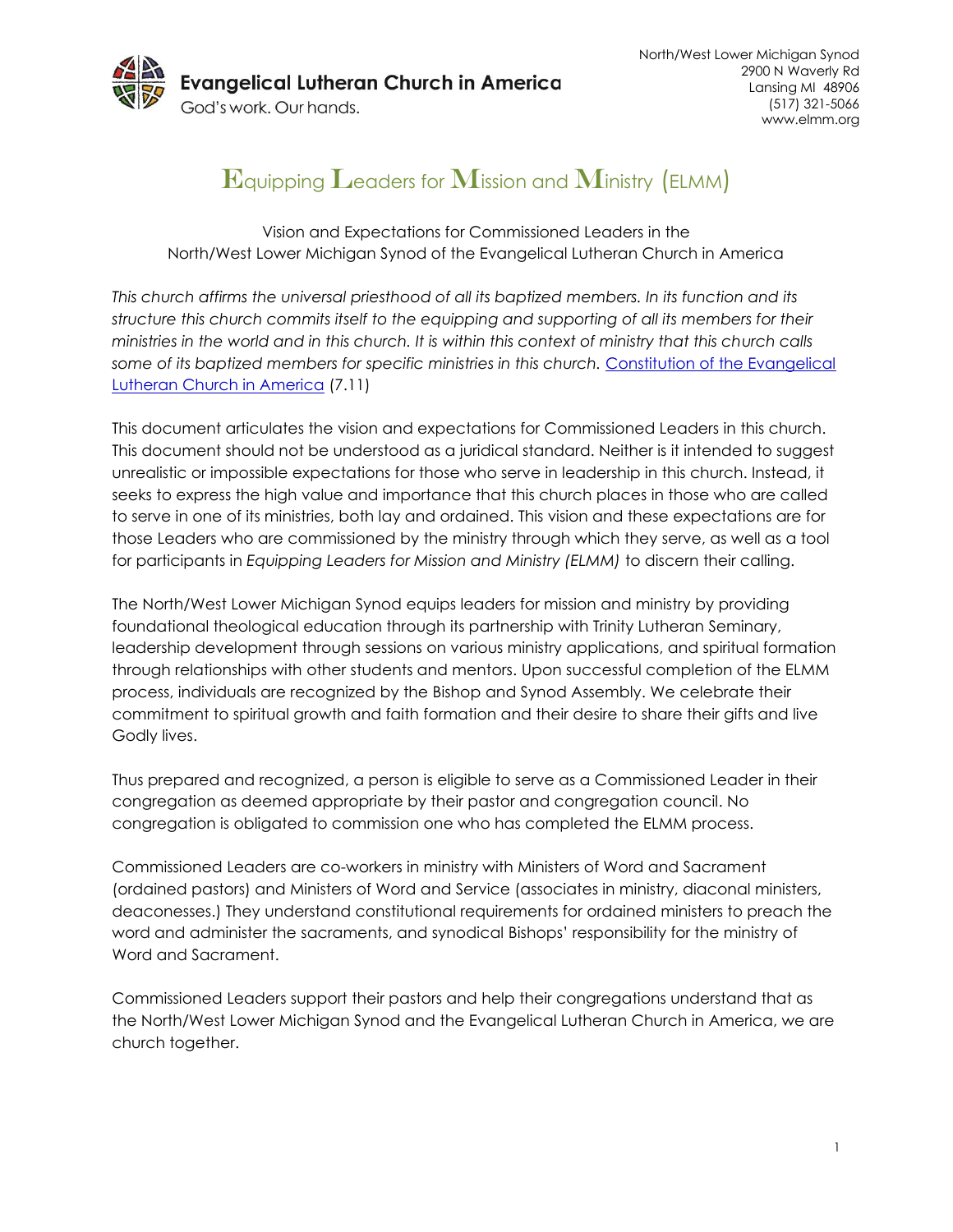

Those who complete the ELMM process may serve on Synod committees at the invitation of the Bishop or the Bishop's staff and/or they may sense a call to serve in their community in some way. The Bishop is under no obligation to invite them to serve on Synod committees nor to recommend them for, or place them in, community service roles. This holds true regardless of whether they are commissioned by their congregation for specific areas of ministry.

Individuals who complete the ELMM process are not appointed by the Bishop to serve in place of a congregation's pastor, nor are they authorized to preach the Gospel and administer the Sacraments. This holds true regardless of whether they are commissioned by their congregation for specific areas of ministry.

Commissioned Leaders shall be:

- Committed to Christ
- Willing to accept and adhere to the Confession of Faith accepted by the ELCA
- Able to demonstrate an aptness, ability, and willingness to serve in ministries which equip and support the people of God
- Diligent and faithful in the exercise of the ministries to which they are called
- Striving to conduct themselves in a manner consistent with the Gospel

These basic standards and the public statements of commitment contained in the service of commissioning provide a framework for the vision and expectations for Commissioned Leaders in the congregations of the North/West Lower Michigan Synod of the Evangelical Lutheran Church in America.

During the service of installation and commissioning, the following questions may be asked:

- "Will you assume this ministry in the confidence that it comes from God?"
- "Will you carry out this ministry in accordance with the teachings and practice of the Lutheran Church?"
- "Will you be diligent in your study of the Holy Scriptures and faithful in your use of the means of grace and in prayer?"
- "Will you trust in God's care, seek to grow in love for those you serve, strive for excellence in your skills, and adorn the Gospel of God with a godly life?"

## **I. SERVING IN FAITHFULNESS**

## **Will you assume this ministry in the confidence that it comes from God?**

The Evangelical Lutheran Church in America believes that the Holy Spirit "calls, gathers, enlightens, and sanctifies the whole Christian church on earth and preserves it in union with Jesus Christ in the one true faith" (Small Catechism, Article III). It is the Spirit that provides the church with those persons who are enabled by God to lead the church in carrying out the ministry and mission of the gospel of Jesus Christ.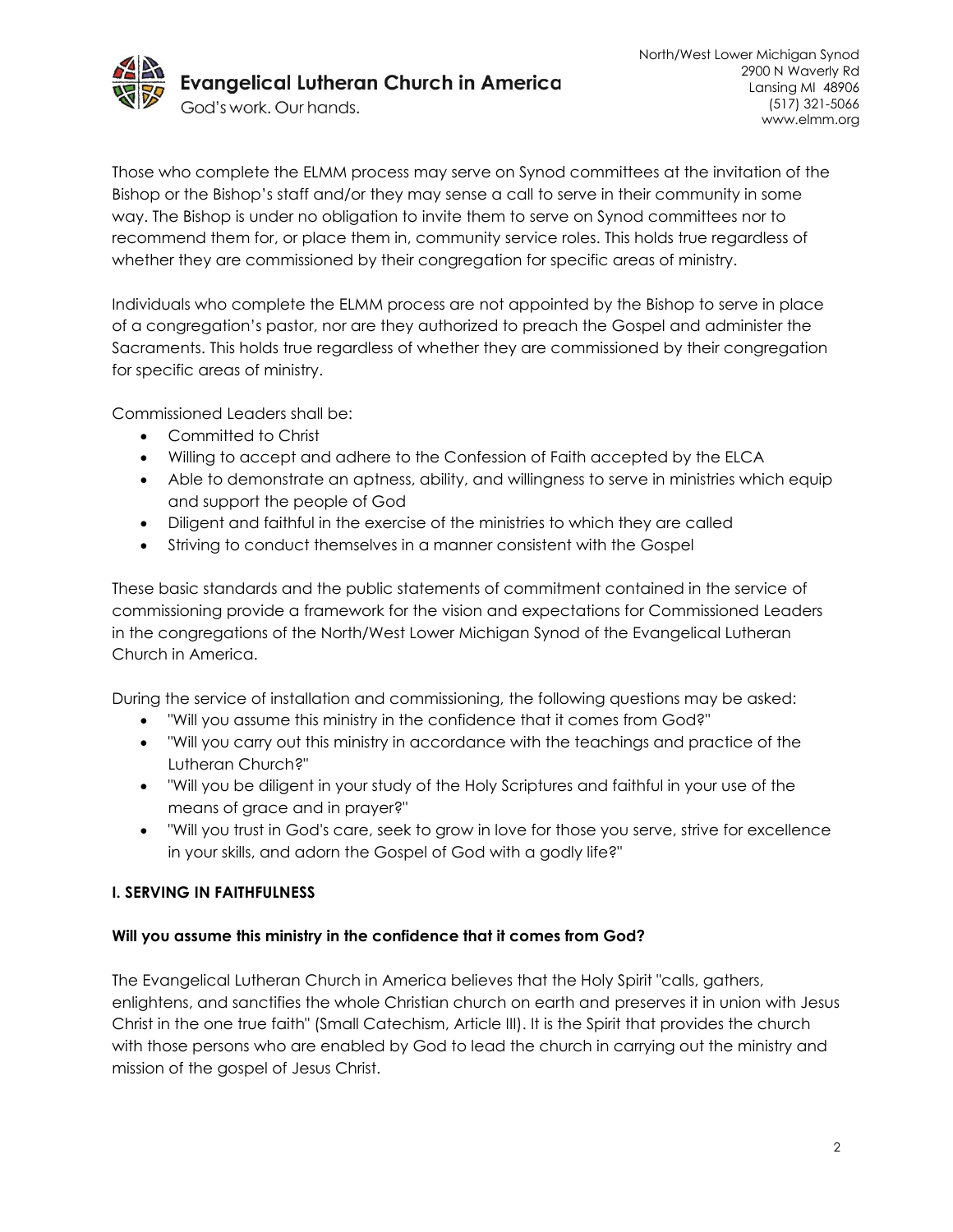

The North/West Lower Michigan Synod, therefore, understands that Commissioned Leaders:

- are called by the Holy Spirit through the church and are not self-chosen or self-appointed
- are called to a ministry of servanthood in full co-operation with the whole people of God, both lay and ordained
- consider ministry a privilege rather than a right

Believing that this ministry comes from God, Commissioned Leaders serve believing that the Holy Spirit will uphold, strengthen and sustain them as they provide service and leadership in the church's ministry.

## **II. FAITHFULNESS TO THE CHURCH'S CONFESSION**

## **"Will you carry out this ministry in accordance with the teachings and practice of the Lutheran Church?"**

Commissioned Leaders accept and adhere to the Confession of Faith of the Evangelical Lutheran Church in America as stated in Chapter 2 of the Constitution.

This promise includes confession and teaching the canonical Scriptures of the Old and New Testaments as the inspired Word of God and the authoritative source and norm of its proclamation, faith and life.

This promise includes acceptance and confession of the ecumenical creeds which are to be taught as true declarations of the faith of this church. The Lutheran Confessions are to be acknowledged as true witnesses and faithful expositions of the Holy Scriptures.

#### **III. FAITHFUL RENEWAL**

# **"Will you be diligent in your study of the Holy Scriptures and faithful in your use of the means of grace and in prayer?"**

Commissioned Leaders-- in partnership with ordained clergy and rostered leaders--enable and equip others in their Christian lives and for their ministry in the world as the baptized people of God. In order to do this, Commissioned Leaders develop and nurture a sound knowledge of the Scriptures, both intellectually and devotionally. Commissioned Leaders seek regular opportunities for personal participation in communal and personal devotion and worship.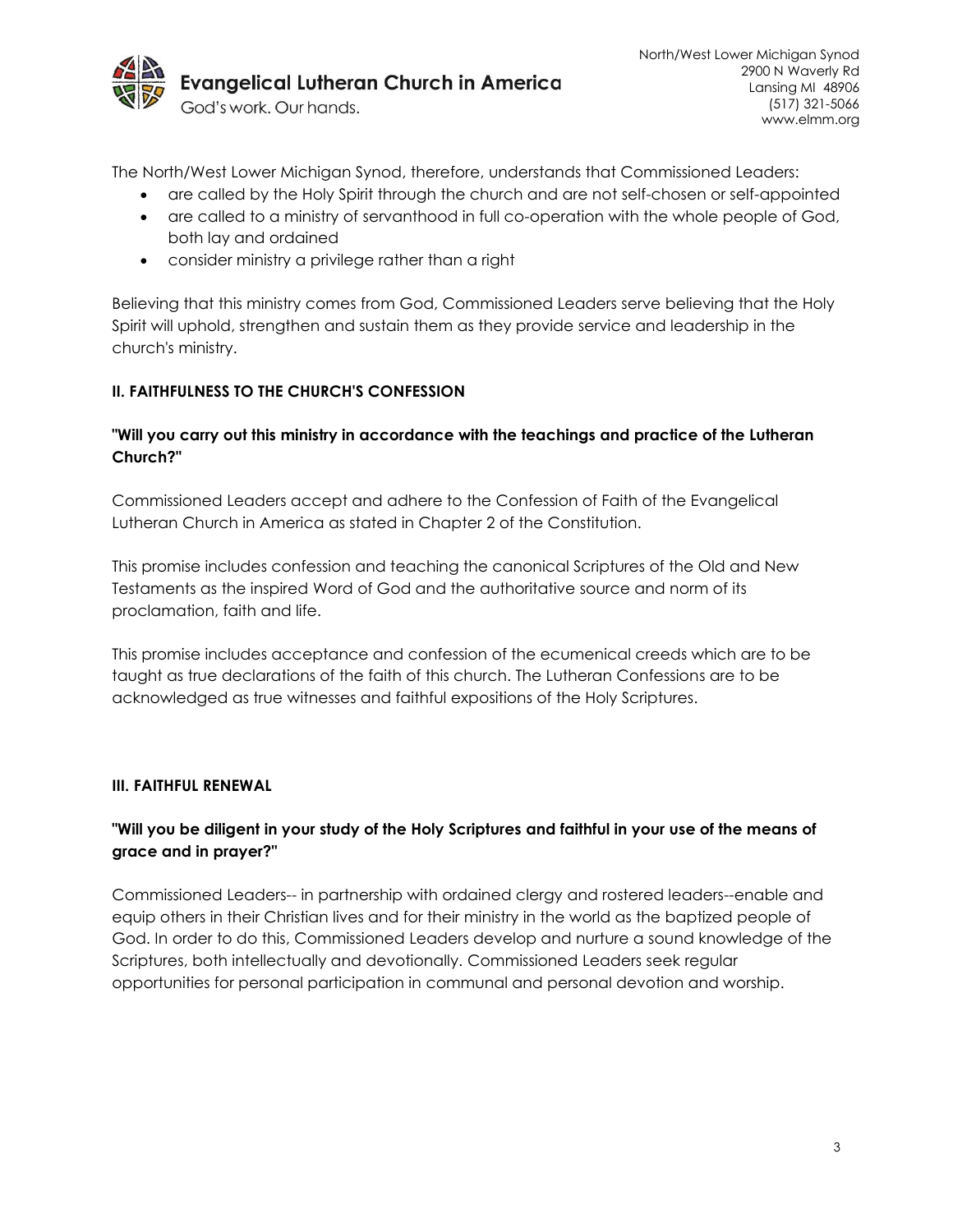

#### **IV. FAITHFUL LIVING**

## **"Will you trust in God's care, seek to grow in love for those you serve, strive for excellence in your skills, and adorn the Gospel of God with a godly life?"**

Commissioned Leaders must be members of a congregation of the Evangelical Lutheran Church in America. As a member of such a community of faith, the Commissioned Leader practices the qualities of Christian community: mutual love and support are given, repentance and forgiveness are practiced, and healing is experienced.

Commissioned Leaders support both the work of the congregations, institutions or agencies in which they serve, and also the synodical and churchwide ministry of the Evangelical Lutheran Church in America. Commissioned Leaders work in a supportive relationship with pastors and other leaders in ministry, and to demonstrate accountability to those in positions of leadership and oversight in this church.

Commissioned Leaders recognize the importance of life-long growth in learning. Such growth is intended to renew, extend, and deepen their insight into the Scriptures and faith. It is intended to strengthen their interpersonal skills, and enable them to respond to the insights and challenges of the world with greater awareness and a more faithful witness. In an increasingly complex and educated society, the development of informed intellectual and professional skills is crucial to competent ministry. This Synod expects Commissioned Leaders to participate in regular and disciplined time of personal study, study in the company of others, and in programs of continuing education.

Commissioned Leaders need to be examples of self-care, as well as caring for others. Caring for self includes seeking counseling and/or medical care when needed, as well as adequate time taken for vacation and rest.

Commissioned Leaders promise to be examples of responsible and faithful living in the exercise of God's gifts of sexuality and family, the qualities of which include the following:

**Responsibility to family** - Whether married or single, Commissioned Leaders are expected to uphold an understanding of marriage in their public ministry as well as in private life that is biblically informed and consistent with the teachings of this church. Spouse and children, if any, are to be regarded with love, respect, and commitment. Within the family, forgiveness, reconciliation, healing and mutual care are to be expressed.